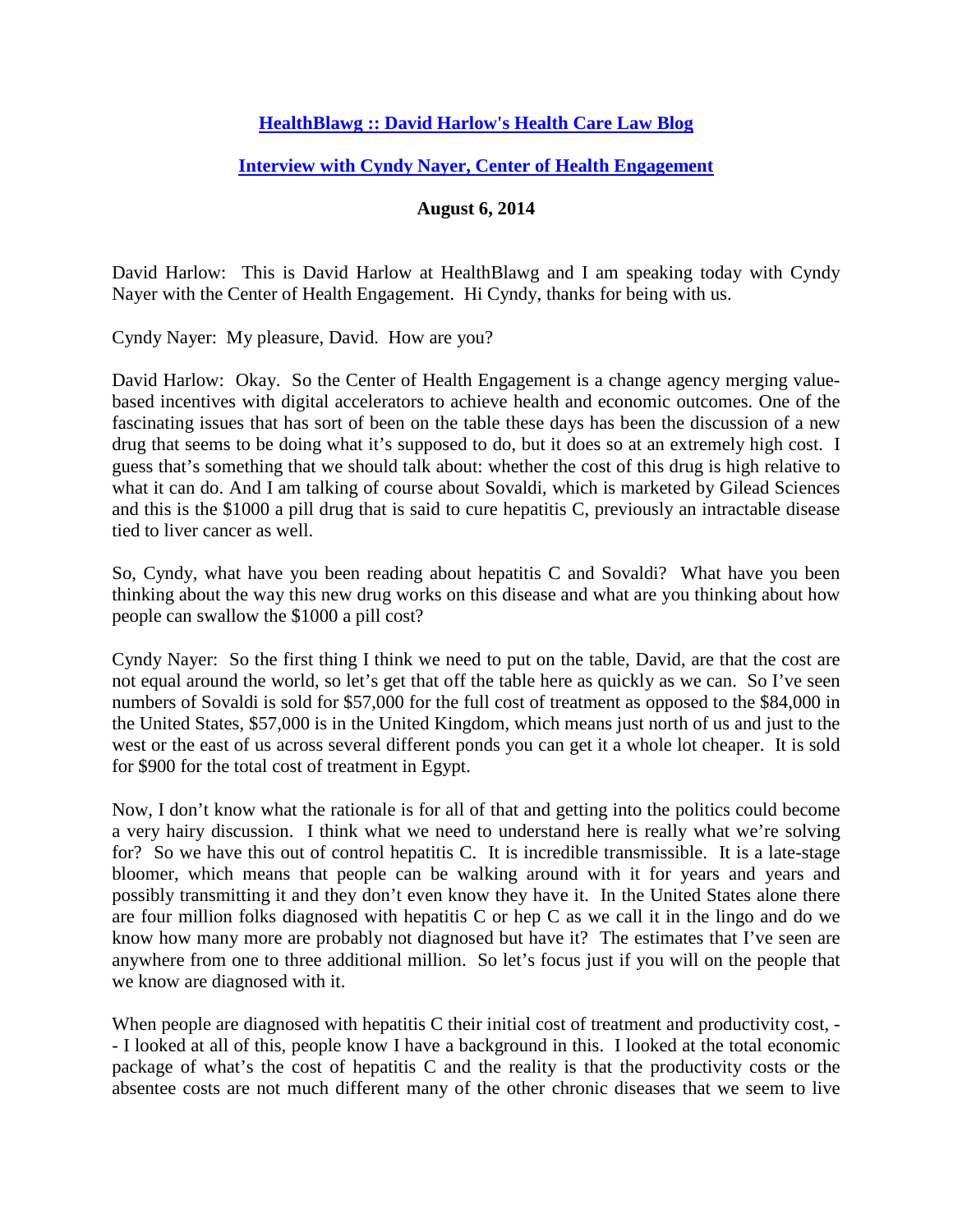with, diabetes, heart disease, before they hit the big costs later in life or when they are just completely out of control. So let's take that part off.

Now let's talk about those folks – well first of all we should know that 80% of the four million will develop chronic hepatitis C and it is the chronic hepatitis C that causes these really high escalations in costs and they can be from cirrhosis, which a lot of people know that as an alcoholic's liver, but there are a lot of diseases that affect liver and one of the diseases is cirrhosis. It can develop into hepatic cancer, which is liver cancer and it can lead to transplants. So to be very straightforward what I have done is to look in the literature, in the peer-reviewed journals to see what are the costs of treating all of those. So the total incremental cost of a patient with liver cancer in one year over a patient without liver cancer, just say a normal, everyday person who is not diagnosed with an issue is \$43,671. That's in the first year of liver cancer and that's just for the medical cost. Now if we add in the antiviral cost, the drug cost of treating liver cancer at that moment, we add another \$145,000, which basically takes this to just under \$200,000 for the cost of treating liver cancer.

Now if that person's liver cancer progresses and they need a transplant then the costs go up to roughly a total, including drugs, surgery, inpatient, outpatient care, roughly \$670,000 in the first year and then the drugs for antirejection as well as antiviral inflammation can run upwards to \$250,000 a year. So when we take a look at a package that says, okay, we can be anywhere from roughly \$200,000 with the diagnosis of liver cancer all the way up through \$700,000 those are each just one year, \$84,000 doesn't seem like a lot of money and I want to be really clear, I am not blowing off that number. It's an extraordinary number. It's just, are we looking at the total costs that could be avoided? -- and that's what I wanted to set up for you.

David Harlow: So that cost of the drug, the course of treatment in the US is \$84,000 and as you've described the costs of managing the disease if left uncured through this drug would be many times greater than that.

Cyndy Nayer: Exactly.

David Harlow: I guess the question then arises, has this drug been proven to cure the disease?

Cyndy Nayer: So in the stage 2 and 3 clinical trials, which is what are looked at by the FDA, it has been shown that in a certain group of patients -- which is a large group of patients – it is shown to cure the disease. Now that's a big sentence, because as you know and I know we've seen drugs that have reported to do certain things and 3 to 5 to 10 years later we have found out about side effects that we did not know about when it was okayed by the FDA and in this particular case now CMS, Centers for Medicare & Medicaid, have also agreed to provide this drug for patients who have no other recourse and without it they will die. So that's the requirement under CMS.

But what we don't know is we don't have a long time path. I am sure that the folks at Gilead will say, well yeah, but we studied it for 3 years or 5 years or 20 years, I understand that, but we have all seen drugs that came to market and 5 to 10 years later there were some ungodly side effects that we did not know about and so we haven't had that kind of widespread use yet. On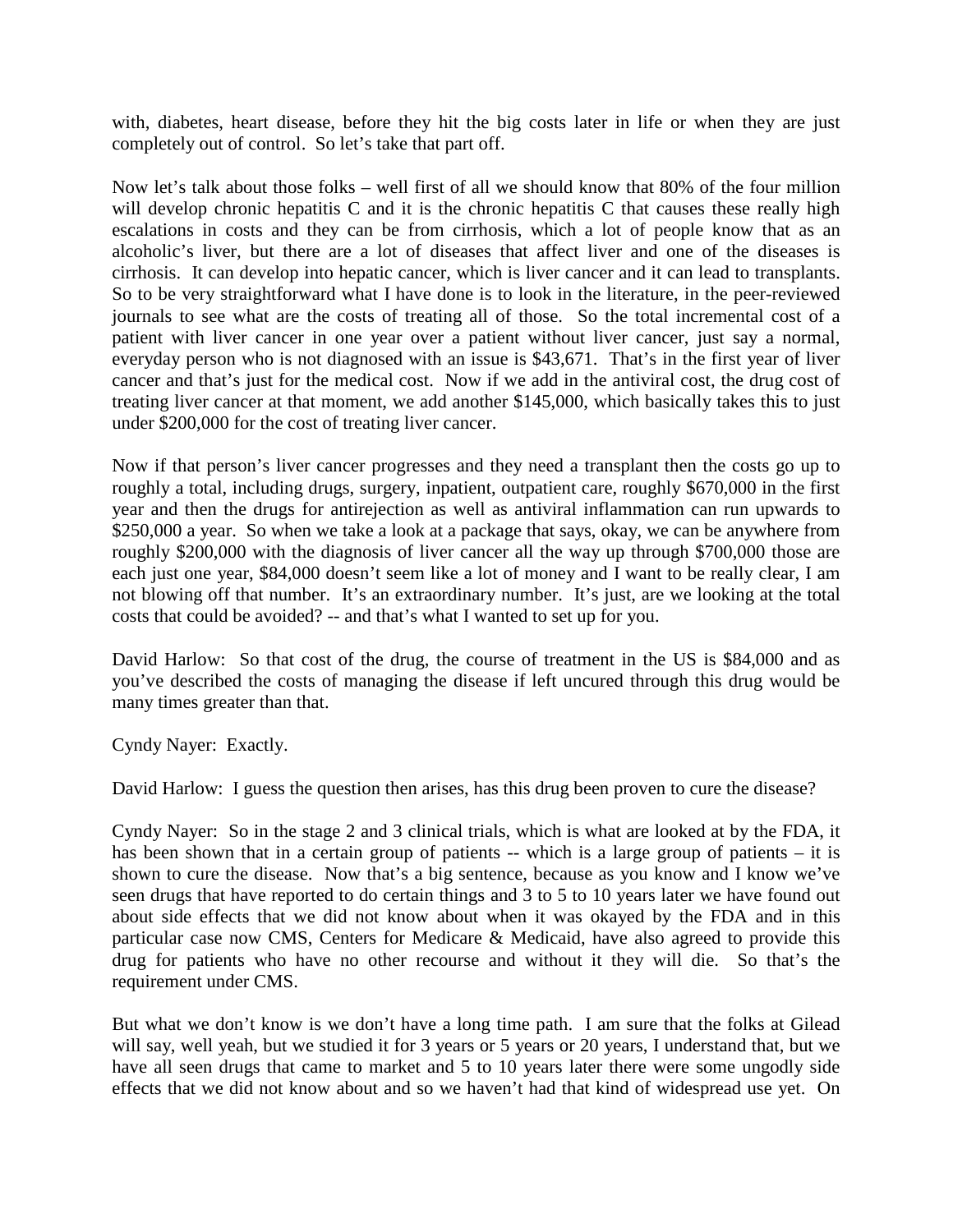the other hand, there were headlines just last week that said 9000 people have been cured of hep C and if that's the case that's a pretty big number given what we now know about hepatitis C and how transmissible it is.

David Harlow: So 9000 cases cured -- query how many were on the drug?

Cyndy Nayer: Nine thousand cases cured by Sovaldi.

David Harlow: Understood. Were there 3000 other cases that were not cured, were there 1000 other cases that were not cured?

Cyndy Nayer: That's not out there, we don't know that yet. But it appears that – now there are some other opportunities or other ways the drug is used and for some folks Sovaldi with other antiviral drugs are getting people to goal, but it is taking longer. So all of my data, all of the data that I have published so far has only dealt with, let's assume you are only going to have that seven-week course of treatment, so as an overall number, let's get our hands around it, there are approximately four million people already diagnosed with hep C, 80% of them will develop chronic liver damage and a small percentage of those will develop liver cancer, about anywhere from 1% to 5%, which is about 32,000 people and if we had to treat those people through their lifetime including if they have to go through transplants, it will cost us \$360 billion. That's an interesting number to hold in our head as we compare it to \$84,000 or even \$57,000, which I would argue is still an extraordinarily high cost for a drug.  $[$84,000 \times 32,000 = $2.688$  billion]

David Harlow: Right. So is there – you mentioned that CMS was looking at limiting access to certain patients and I know Medicaid programs in different states are looking at the same thing. I guess the question is how stringently should access be limited and is that the only way to move forward given the cost of this drug – since the high cost of the drug has to be paid today whereas the other costs that you are talking about may be paid a year or two from now and we all know that in the political realm that a cost that may show up in two years doesn't carry the same weight as a cost that is going to be incurred this year.

Cyndy Nayer: You're right. You're absolutely right about that. So let me answer that question first. What we don't know once a hep C patient moves into liver damage is exactly how long it will take for that patient to develop liver cancer. We just know if we do nothing they will develop liver cancer. Of course, we have antiretroviral drugs that will forestall the development, but then the question is, well, how much do those cost and honestly I did not – I have some highlevel data, but I haven't gone any deeper than that. The concept for me was how do we show that what a value this could be in terms of the lifetime cost of a person who does develop cancer or needs a transplant.

To your question of should we limit access? The FDA approval was for the particular folks who have the genotype, so the DNA genome that matters for Sovaldi. So Sovaldi is best used on those people that have a particular genotype; actually there are four genotypes that they should have. And so FDA says yes, we will – Sovaldi is approved for that. Now there is a study going on right now at Beth Israel in Boston that showed that for those patients who have tried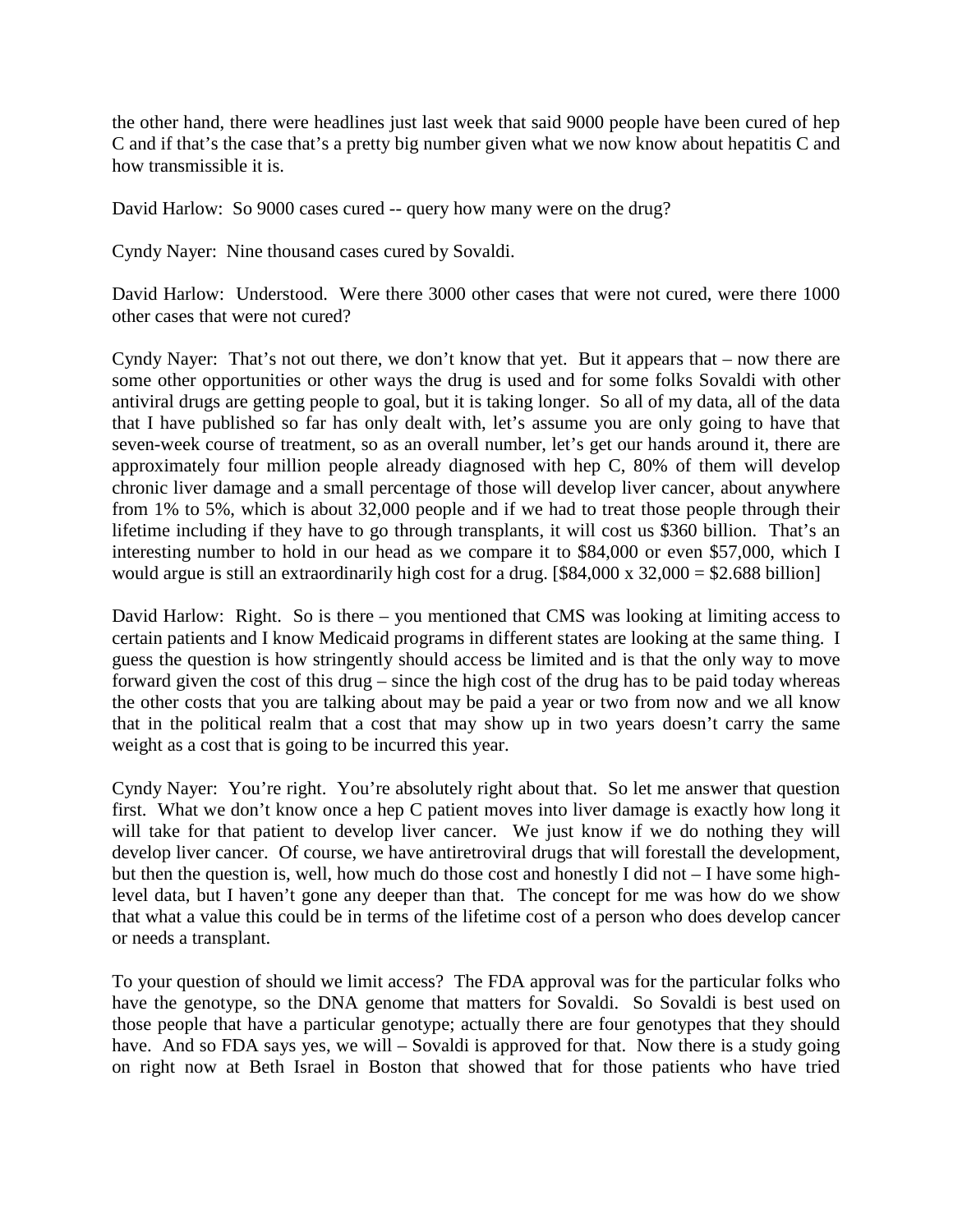everything, Sovaldi with another drug, an antiviral drug can actually, according to their study, cure the hep C so that the liver cancer goes away or doesn't come forward.

Under the Affordable Care Act, there is a clause -- and I think you would be the best person to go find it -- it says that no one can be denied care if they have exhausted all the other possibilities or words to that effect and so the big message, the big story was an NPR story about a war veteran, from I believe the Vietnam War, who had developed hep C and who had failed on everything. He was going to die and they made a case to CMS, which caught not only NPR's headlines, but also Kaiser Family Foundation and so there was a lot of publicity that came out that said, okay, CMS has lifted those restrictions and for all of the folks that need to be on this drug -- because nothing else is working we will pay for that. That is a big message to the commercial insurers as well because usually when something passes through Medicare then it translates to some sort of accommodation in the commercial insurance carriers.

David Harlow: Right. Now, the commercial insurance carriers have another issue that they are going to be dealing with because even if we conclude that given the economics and the effectiveness of this drug that it makes sense for Medicare to cover, in the commercial world there is such tremendous turnover from year to year where people switch jobs, other changes in their lives, move from one insurer to another, so an insurer who pays for Sovaldi this year is more than likely not going to be the insurer that "reaps the benefit" of cost savings in future years. So what do you say to commercial insurers who are raising those sorts of questions?

Cyndy Nayer: So there are a bunch of things to say to that. What I am promoting here is this is one of the best scenarios for an outcomes-based contract using value based principles with a three-year contractual arrangement and so, and I'm saying it here first, I'd like to see a three-year contract for Sovaldi in at least the commercial and possibly the governmental sector. Let me give you the background for it, the reason why I've spent so much time on this drug is because I have done work in the HIV community and I remember when HIV was a death sentence and it isn't just much of a death sentence these days, although the treatment can be difficult, but you may remember about a year – actually it was about a year and a half ago, there was a baby that was pronounced cured of HIV because his or her mother took the right drugs when she was pregnant and that was a big headline worldwide, that okay we've got a cure for HIV.

Well, just recently we heard that that baby actually after a year and a half is showing sings of HIV an so for exactly that reason I think with Sovaldi we need to be contracting along those same lines. So let's make it up. Let's say I'm going to use the numbers \$57,000 because that's what our UK brethren pay, that's their contract number. So let's say we decide, we can negotiate a price for \$57,000 with Gilead and in the first year there are certain metrics that have to be met by everybody. One is the patient is adherent. Two is the providers are doing counseling, the providers defined as health plan and docs and anyone else who surrounds that patient are doing counseling. Three is the patient has to meet certain testing requirements throughout the year, so I believe they're supposed to be tested very couple of months and if the patient does in fact complete all of that and the doctors – whatever the metrics might be and these are very highlevel metrics, then that \$27,000 is paid to Gilead.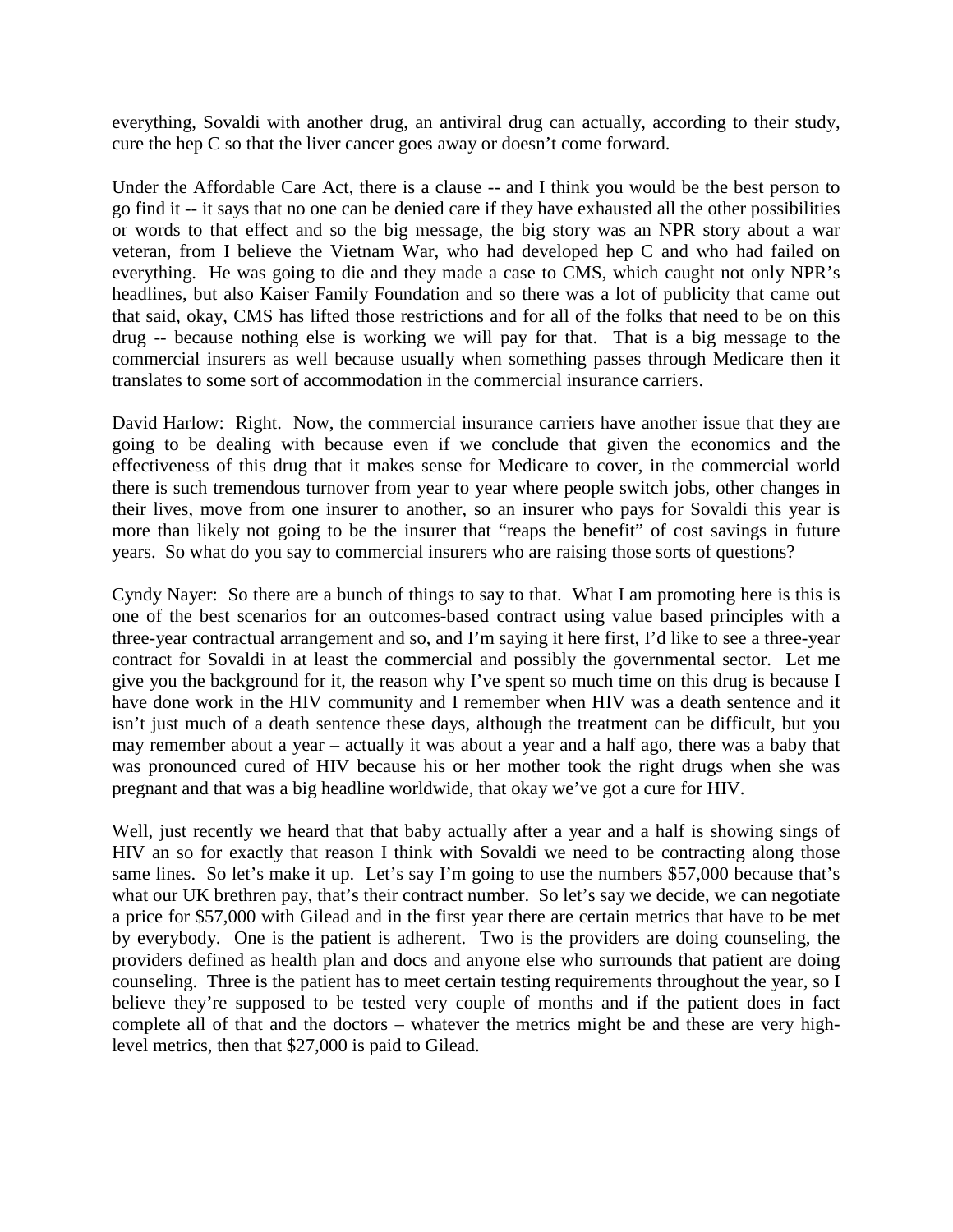Then in the second year there is coaching that wraps around, there may be financial counseling, there may be emotional counseling, whatever the patient needs, those are guaranteed to be supplied and the person is still covered by the same carrier and the tests, etc., you can see that that would be why the carrier might get involved in this unless there were a group of carriers and then \$20,000 will be paid and then in the third year if the test shows that the person is actually still cancer free, the balance of \$10,000 would be paid. Now that's a very, very simplistic view of an outcomes-based contract. But it's a way to begin thinking about how do we manage what we know are issues.

The third piece of this is, to your point, there is a new game in town now, which is the ACA, so we don't know how long people will remain with any one carrier, if they will slip, you know, we just rolled it out this year, so we have to get some arms around who bears the brunt if they do change carrier because once you've taken the seven weeks of drugs you can't get it back, so who is going to bear the rest of the cost and that's a discussion that has to come up and frankly I haven't thought that one all the way through yet. I am open to any ideas.

David Harlow: Right. So there is – the question really is can we bifurcate the – can we split the payment from the delivery of the pill, because what we're paying for is not the pills really, what we're paying for is a cure and a cure can only be proven out over time as you described and there are a variety of ways of developing metrics that could be introduced that could help identify has this happened, can it help an individual patient with compliance in other parts of their lives. We talked earlier about some Medicaid programs and others limiting access to the drug, one in particular that I recall reading about was the Illinois Medicaid program, which basically says if a patient has been abusing drugs or alcohol in the prior year then they will not cover Sovaldi. So the support needs to be there post administration of the drug in order to ensure that there aren't relapses of a variety of sorts, so that we're basically giving the patient the best shot possible.

Cyndy Nayer: Exactly.

David Harlow: Have pharmaceutical companies been open to this sort of creative pricing and payment schemes in the past or is this new ground?

Cyndy Nayer: So now this is where it gets really fun for me. So in 2009, I created a slide deck for one of the folks I was working with, one of my colleagues and said we're going into this big summit that we are putting on here, we were part of a national summit, and I've created some slides that showed if we're going to do patient-centered medical homes, if we're going to do patient engagement with value-based benefit design, we need to create a value-based incentive for the delivery system and the reply that I got was I am not comfortable presenting that and I said, well I am, okay, so I'll do it and I did and I stood up in front of nine funders who were pharmaceutical companies and said if we're going to do this, if we're going to do this and everybody were shaking their head yes, so there were about 150 people in that room, oh yeah, that makes sense, yeah, we got to align all the incentives, yeah, yeah, yeah, yeah and I said so the first thing I want to talk about is not contracting for drugs based on rebates. Well, you could have heard a pin drop. But the good news was that within a year I had been asked to come and talk with each of those pharmaceutical companies privately to explain to them what I was doing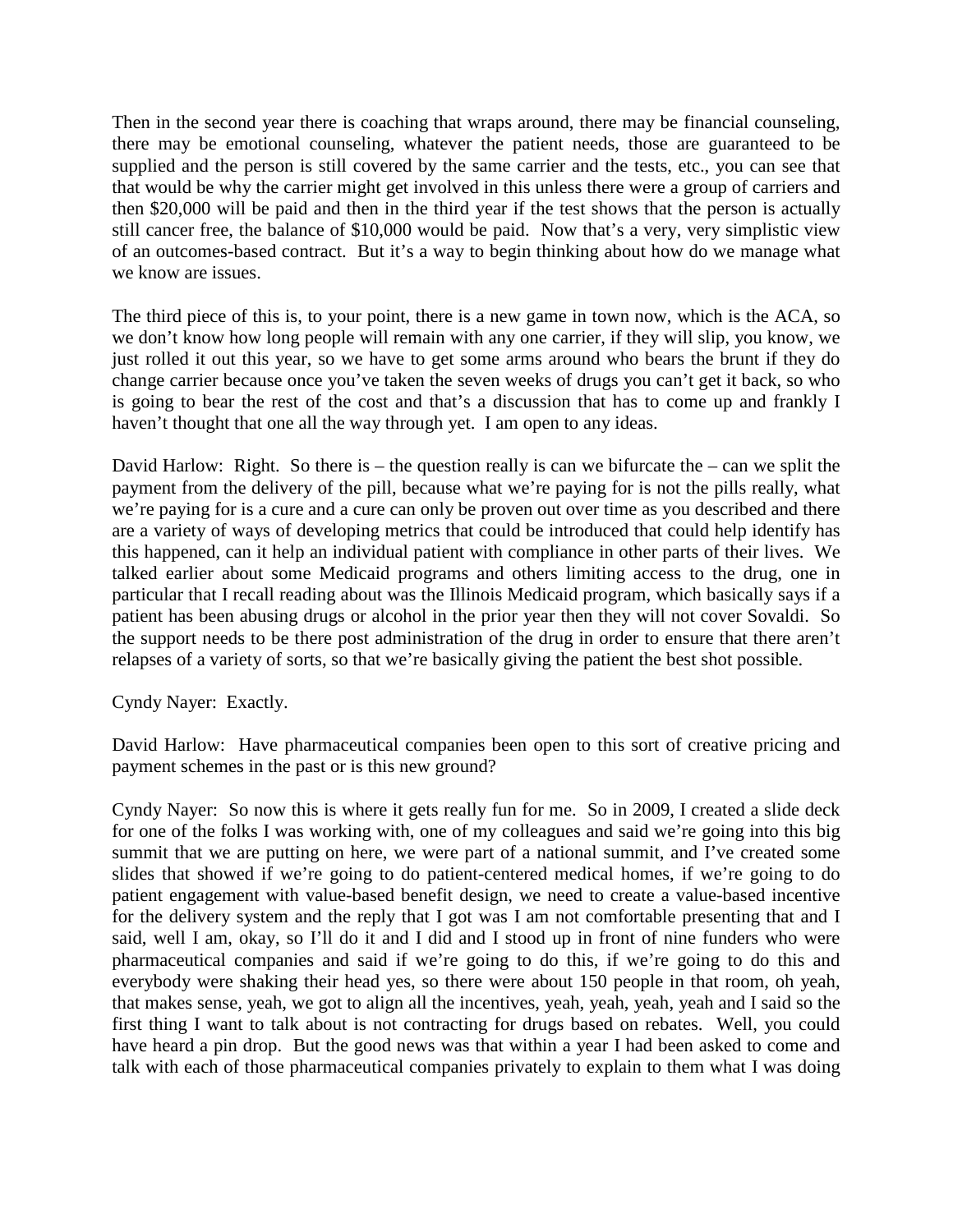and then some of them actually had me come back a couple of times after that as outcomes-based contracts began to move forward.

And that what they found out was the NHS (the "nice" folks in the UK) were already doing an outcomes-based contract with J&J around multiple myeloma and in other words what they were doing is they were putting metrics over time in place and then paying for the drug as the person was adherent and as the results were done and as the different tests were – so I wasn't out there on a limb, although I had no idea that was what was going on. For me it was just how do I equalize the burden here that was what I was thinking when I put the slides together. Well, when I went to talk with some of our health plans who started thinking about this as well and I was talking with a very large health plan, we did road shows together, we did some hard thinking behind closed doors and later WellPoint actually published some data where they had an outcomes-based contract in managing diabetes and hypertension in Cincinnati and the results that they got.

So what they were doing for their outcomes-based contract is they were actually wrapping the pharmacy counselors, pharmacy consulting into the mix and making sure that those people were part of the care team and accelerating the outcomes, getting people adherent, holding them adherent longer over time. But the contact that I have been very vocal about came from Cigna who called me because I had actually been doing some thinking of all of this, as I said, with some of the pharma companies and I can mention this because it is public.

I call it the Cigna-Merck contract and in the Cigna-Merck contract, it was for diabetes and obviously there was a Merck drug, Januvia and Janumet, which are antidiabetic drugs, but there was also things that Cigna had to do in terms of getting the right providers, the right patients screened, etc., they had to accumulate the data, they had to do care coordination because basic care coordination was the best thing that would wrap around, they had to put a value-based benefit design in place, all of those things had to happen and I didn't know that they had actually deployed the contract until they were a year into it and said, we have a year's worth of results and we would like to talk to you and I also had a relationship with Cigna. I did not broker their contract. I had nothing to do with that. I didn't know it was there.

But I have been very vocal about it, because it was not only a rebate-based contract, but the part that everybody has been very quiet about, which was a tremendous game changer was that Merck said to Cigna we will escalate the rebate if people are adherent over time, no matter what drug they are on. Now you never hear a pharmaceutical company saying we are going to escalate a rebate even if you don't use our drug, but Merck wanted to understand what as the proportionality of care, coordination and provider intent and health plan oversight and patient adherence, they wanted to understand what it took to get to goal and goal in this case was adherence over time and lowering the HbA1c. They did it. I am not sure they had a metric on it, they just wanted to see directional movement of lowering and they got it, they got it and so for that reason that's huge.

David Harlow: Right. So we're talking about here is really broadening the playing field to include pharma adherence as part of the mix so that we're ultimately really talking about looking at the potential for bundled payments at the ACO level that could include payment over time for